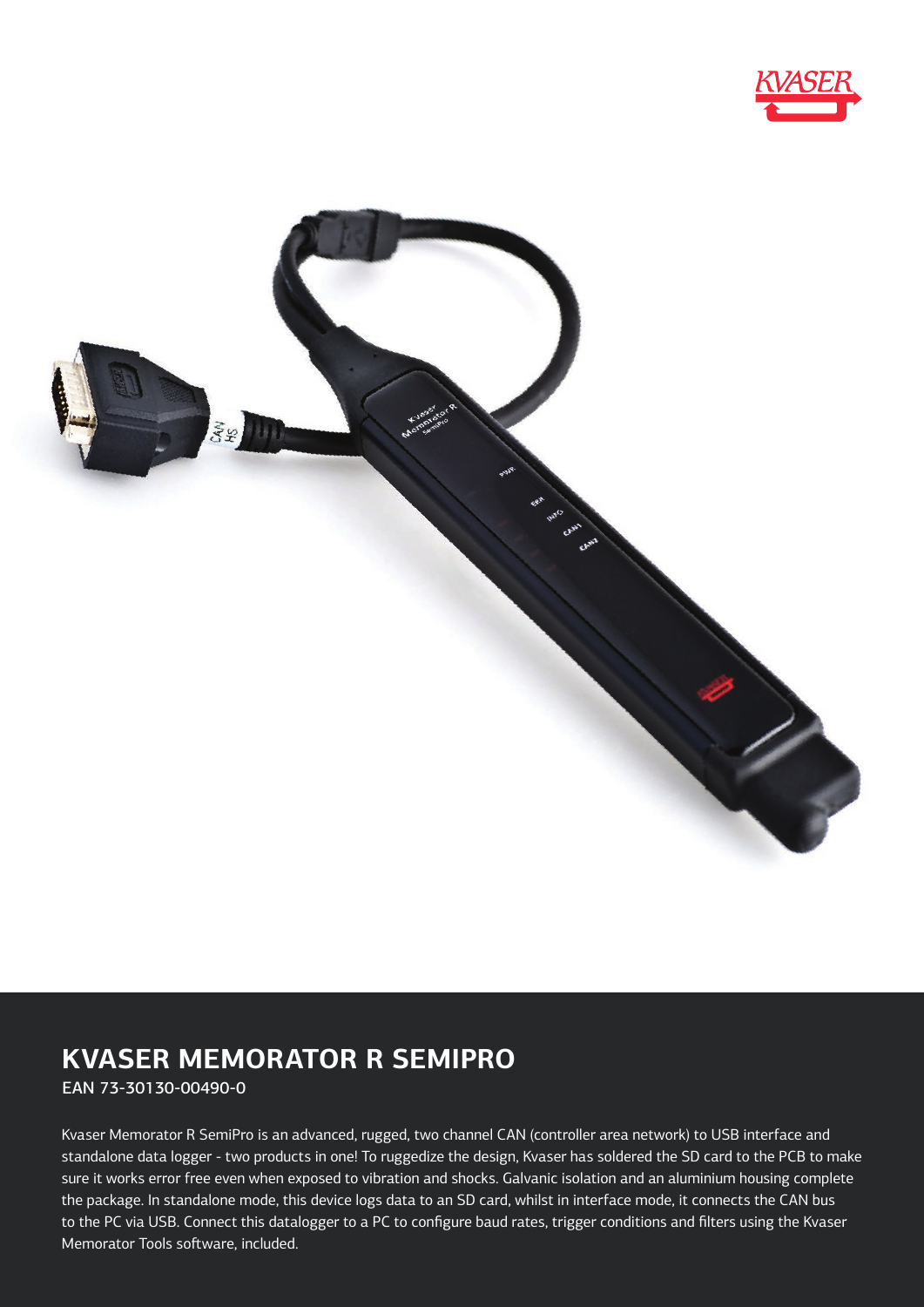

# **KVASER MEMORATOR R SEMIPRO**

EAN 73-30130-00490-0

#### Major Features

- One device for desktop and laptop, combining a standalone CAN bus data logger and a USB CAN bus interface.
- Quick and easy plug-and-play installation.
- Supports both 11-bit (CAN 2.0A) and 29-bit (CAN 2.0B) identifiers.
- CAN messages are time-stamped with 2 microseconds resolution.
- Large on-board RAM buffer for CAN messages.
- Two high-speed CAN channels (compliant with ISO 11898-2), 10kbit/s up to 1 Mbit/s.
- Galvanic isolation to protect the hardware.
- Power from CAN bus or from the USB side.
- Built-in real time (calendar) clock with battery backup.
- Logger status is indicated with five externally visible LEDs.
- Driver support for major operating systems.
- Support for Kvaser Linx J1587.
- IP65 rated lightweight aluminium housing protects against dust and moisture.

#### Filters

- Log continuously, or logging can be triggered by creating advanced triggers based on messages, data signal values, error messages, external triggers falling or rising edge and I/O signals.
- Pre- and post-triggers are available without buffer size restrictions, limited by disk space only.
- Filter out selectable messages and/or signals to be logged. The identifiers can be picked from a database, or all messages can be logged.
- Support for pass as well as stop filters.
- Create a counting pass filter to have a message logged at enumerated occurrence.
- Handles up to 20,000 msgs/s in standalone logger mode.
- External digital output that can drive an LED or a buzzer.
- Less than 250 ms boot up time.
- Supports Silent Mode Log bus traffic safely without interfering and "listen-only" mode for bus analysis tools.

#### Memory Cards and Functions

- One fixed 4GB memory card.
- Set up several devices in a daisy chain for larger logging capacity.
- Upload logged data via USB at 1.2 MB/s when connected via USB 2.0 HiSpeed.

### Configuration Software in the PC

- Easy-to-use graphic configuration tool Memorator Tools.
- Configuration of the CAN controller, i.e. bit rate and filters.
- Configuration of the trigger conditions.
- Configuration of filter for messages to be stored.
- Configuration upload and download via USB.
- Using the included Kvaser Dispatcher software, a complete measurement setup can be turned into a self-installing package that is sent to a remote location to carry out a specific logging task.